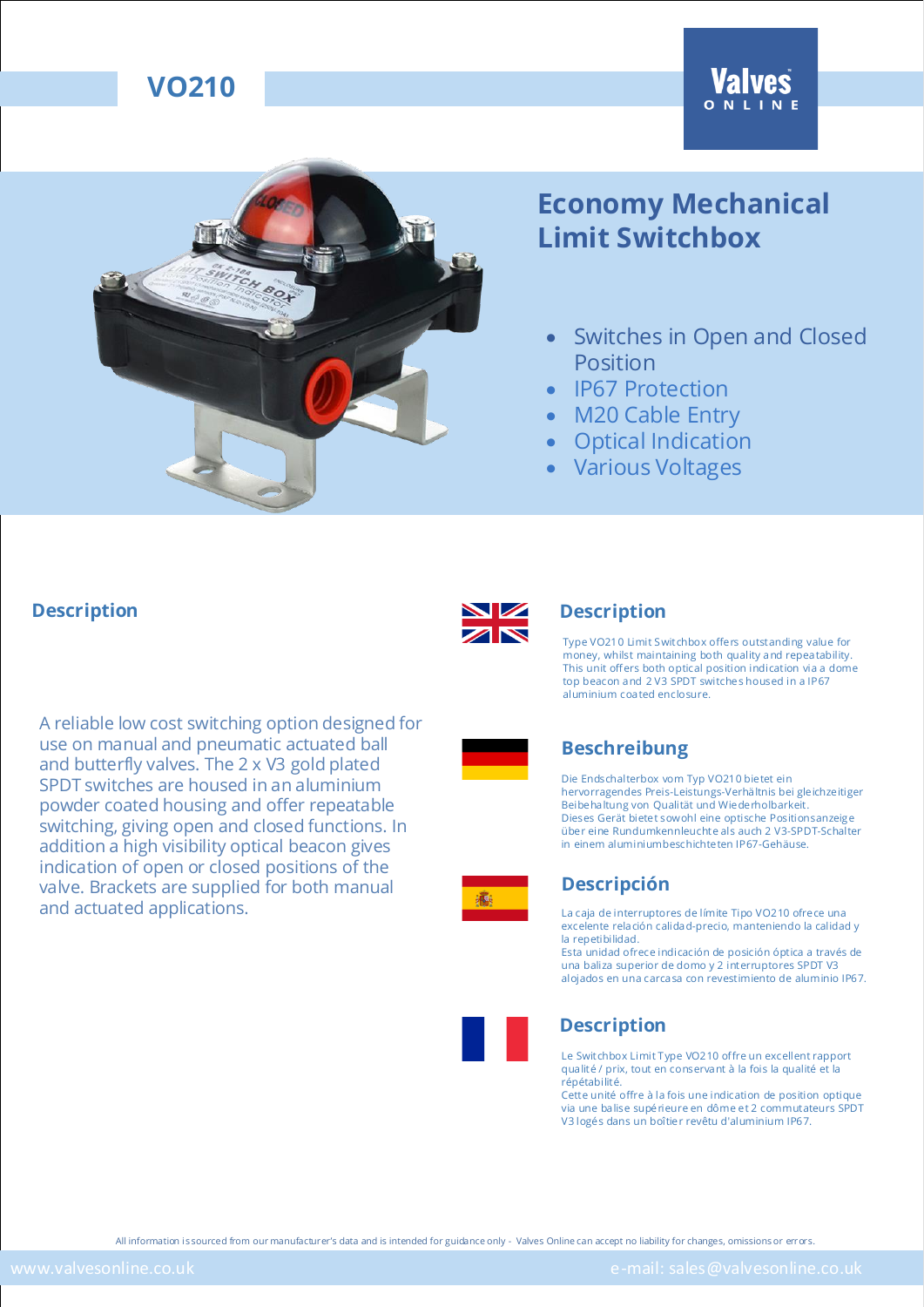## **VO210**

- **IP67 Enclosure**
- **Beacon indicator**
- **Stainless steel shaft and mounting bracket**
- **2 x SPDT V3 micro switches**
- **2 x M20 cable entries**
- **Simple spring loaded switch adjustment**

The VO210 limit switch, features high quality and easy to use multiple option switch boxes for manual valves and rotary actuators. Die cast aluminium housings are powder coated for corrosion resistance and feature red/Yellow visual indicators. Quick-set cams and easy access terminal strips offer easy set up. Ambient temperature range -20°C to 80°C

| <b>Bracket Details</b> |     |    |    |               |  |
|------------------------|-----|----|----|---------------|--|
| <b>Bracket</b>         |     | R  | C  | Application   |  |
| $VO210 - 100$          | 80  | 30 | 30 | 80 x 30 x 20  |  |
| $VO210 - 200$          | 80  | 30 | 40 | 80 x 30 x 30  |  |
| VO210-300              | 130 | 30 | 40 | 130 x 30 x 30 |  |
| VO210-400              | 130 | 30 | 60 | 130 x 30 x 30 |  |

#### **Description**

A powder coated aluminum switchbox to IP67 fitted with 2 x SPDT switches for identification of fully open and fully closed positions. Solid and compact design with high visibility beacon indicator. Captive cover bolts are safely retained during installation and maintenance. The spring loaded splined cams are easily adjustable with no tools required. Dual cable entries are provided. The switchbox is mounted to the actuator Using a Namur stainless steel mounting Bracket.

#### **Standard Specification:**

Enclosure Material : Die Cast Aluminium Enclosure Rating : IP67 Enclosure Finish : Polyester Powder Coating (Black) Shaft Material : Stainless Steel Cable Entries : 2 x M20 (Options PG13.5 & ½" NPT) Limit Switch Type : 2 x SPDT, Mechanical Voltage / Amps : 250 V AC, 125 V AC, 250 VDC/ 0.3A, 125 VDC/0.6A, 30 VDC/10A Ambient Temperature : -20°C to 80°C

67.5 44.5 88





### **Mounting Bracket**